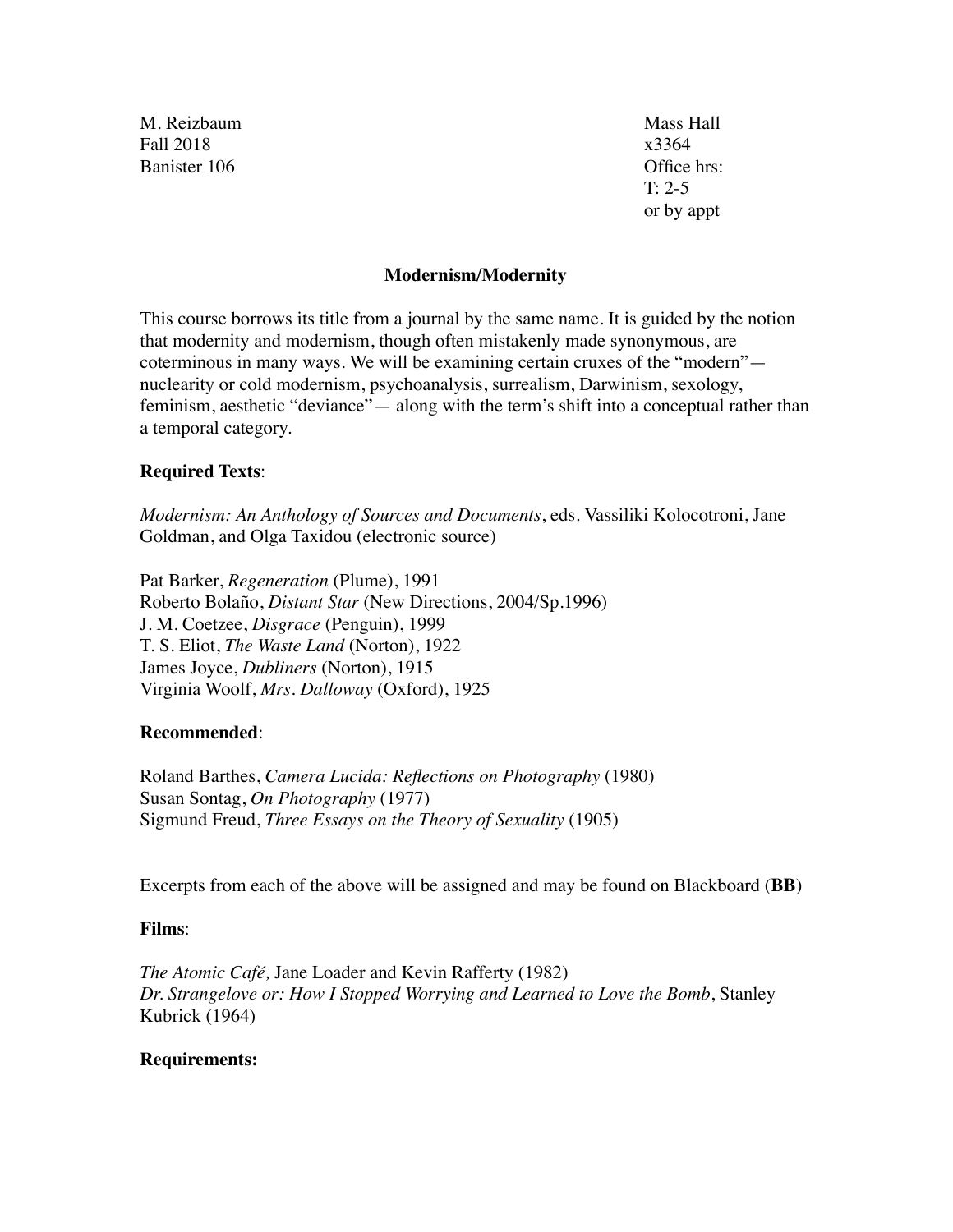Underlined dates indicate papers due (Sept. 17, Nov. 4). The final paper of between **8-12 pages** will be due at the final exam (December 17). You are expected to use secondary sources for all papers.

A one-page response is due after each film viewing, to be sent by email, either to me directly or the class alias (eng2451 $@$ )

Each student will be assigned a 5-10 minute oral presentation in class, based on class readings. The presentation accounts for 10% of the grade. Readings will be posted on **Blackboard** or are available on line (as indicated).

# **ALL WORK FOR THE COURSE MUST BE COMPLETED**

Aug 29: Introduction

Sept 2: View "Atomic Café" (**one-page response**) (6:30)

3: "Atomic Café"; Paul Saint-Amour, "Bombing and the Symptom: Traumatic Earliness and the Nuclear Uncanny" *(Diacritics* 30.4 2000—access through Project Muse)

5: Pat Barker, *Regeneration*; Michèle Barrett, "Pat Barker's 'Regeneration 'Trilogy and the Freudianization of Shell Shock" (**BB**)

## 10: **Class Cancelled**

12: Barker, cont'd

17: T.S. Eliot, "Tradition and Individual Talent," pp. 366-71 and Ezra Pound from "A Retrospect" (1918), pp. 373-377 in *Modernism* reader (**one-page paper due)**

## 19: **Class Cancelled**

 24, 26: *The Waste Land*; Rod Edmond, "Home and Away: Degeneration in Imperialist and Modernist Discourse" (**BB**)

Oct 1, 3: Langston Hughes, from *Montage of a Dream Deferred* (TBA); Eluned Summers-Bremner, "Unreal city and Dream Deferred: Psychogeographies of Modernism in T.S. Eliot and Langston Hughes," in *Geomodernisms: Race, Modernism, Modernity*, eds. Laure Doyle and Laura Winkiel (Indiana University Press, 2005) (**BB)**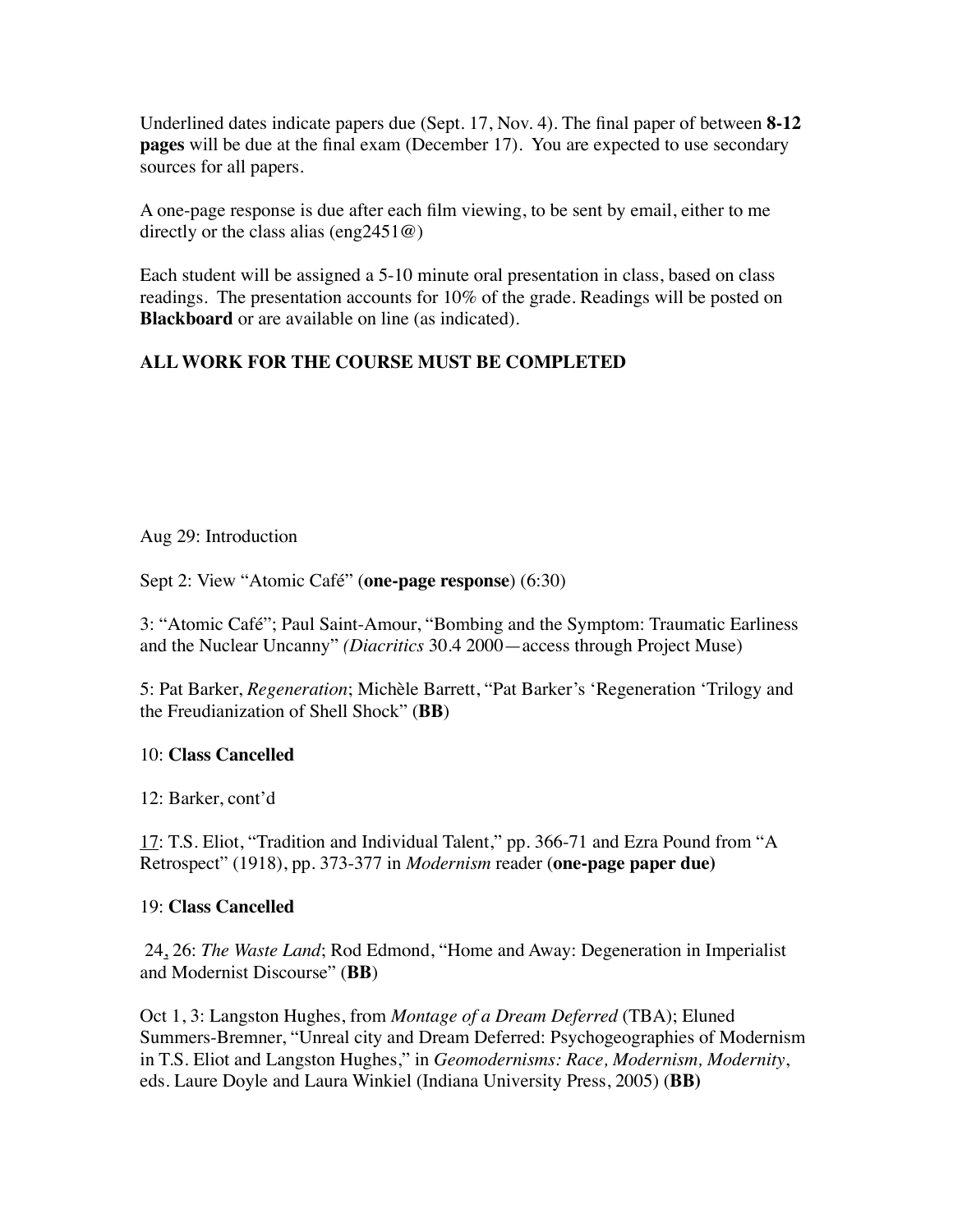#### 8: FALL BREAK

10: Virginia Woolf, "Modern Fiction," "Mr. Bennett and Mrs. Brown" in *Modernism* reader, pp. 395-7 or on line; Georg Lukács, from "Realism in the Balance," in *Modernism*, pp. 584-90;

15: Dominic Head on the short story (**BB**); *Dubliners,* Childhood (The Sisters, An Encounter, Araby)

17: Adolescence, Maturity, Public Life ; "The Dead,"; essays by Norris, Jackson, Senn (in Norton edition). Also Norris's essay" "Stifled Back Answers: The Gender Politics of Art in Joyce's "The Dead," available on line (*Modern Fiction Studies* 35.3 (Autumn 1989): 479-506

22: Sigmund Freud, "Transformations of Puberty" from *Three Essays on the Theory of Sexuality* (**BB**)

**[extra class]:** D.H. Lawrence— ""Tickets, Please!" (1919); Katherine Mansfield— "Bliss" (1920), Ernest Hemingway, "Hills Like White Elephants" (1927) (all available on line)

24: Breton, "First Manifesto of Surrealism 1924, in *Modernism* reader, pp. 307-316; René Magritte, Tarsila Do Amaral

29, 31: Susan Sontag*, On Photography (*Chapter 1—**BB**); Roland Barthes, *Camera Lucida* (Part One—**BB**); Walter Benjamin, "Work of Art in the Age of Mechanical Reproduction," in *Modernism* reader, pp. 570-76 (**paper due**)

Photographs by Man Ray, Marcel Duchamp, Claude Cahun,

Joan Riviere's "Womanliness as Masquerade" (**BB**);

## **MUSEUM CLASS—EXTRACURRIC**

Nov 5, 7: Virginia Woolf, *Mrs. Dalloway* (**5-page paper due)**

12: Jorge Louis Borges, "Pierre Menard, Author of the *Quixote*" (1939); Roland Barthes, "Death of the Author" (1967) <http://hispanlit.qwriting.qc.cuny.edu/files/2011/06/Borges-Pierre-Menard.pdf>

[http://artsites.ucsc.edu/faculty/Gustafson/FILM%20162.W10/readings/barthes.death.pdf](http://artsites.ucsc.edu/faculty/Gustafson/FILM%2520162.W10/readings/barthes.death.pdf)

14, 19: Roberto Bolaño, *Distant Star* (Hemispheric Studies)